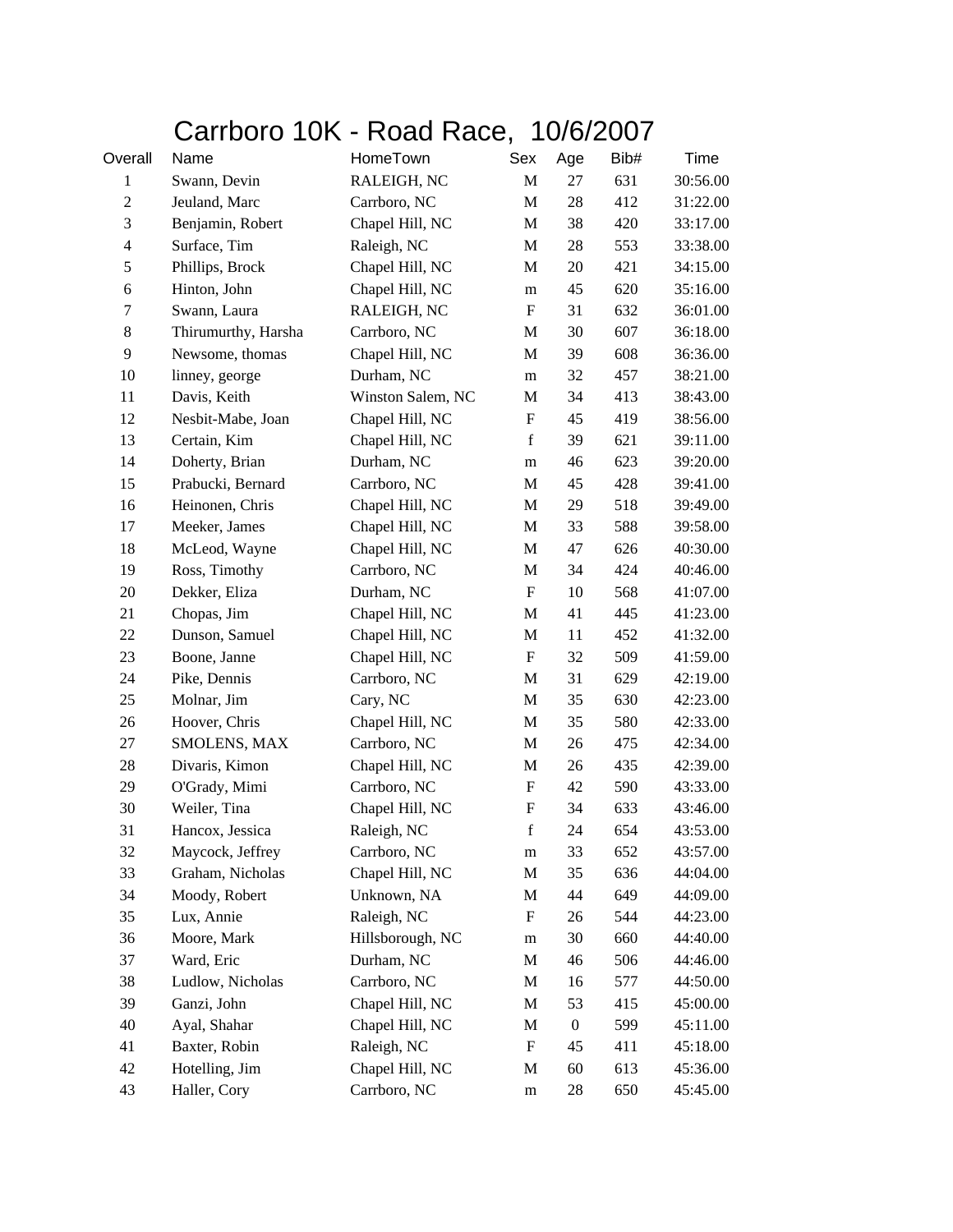| 44 | Feil, Kirsten         | Chapel Hill, NC  | F                         | 31 | 609 | 46:03.00 |
|----|-----------------------|------------------|---------------------------|----|-----|----------|
| 45 | Easthom, James        | Chapel Hill, NC  | m                         | 43 | 585 | 46:12.00 |
|    |                       |                  |                           |    |     |          |
| 46 | Dekker, Michelle Mead | Durham, NC       | F                         | 40 | 567 | 46:29.00 |
| 47 | Davidson, Jean        | Chapel Hill, NC  | $\boldsymbol{\mathrm{F}}$ | 24 | 521 | 46:47.00 |
| 48 | Mitchell, Roger       | Carrboro, NC     | M                         | 57 | 433 | 46:49.00 |
| 49 | Madden, William       | Chapel Hill, NC  | M                         | 37 | 535 | 46:55.00 |
| 50 | Dudley, Cosby         | Chapel Hill, NC  | m                         | 47 | 610 | 46:58.00 |
| 51 | William, Vann         | Chapel Hill, NC  | M                         | 59 | 437 | 47:22.00 |
| 52 | Sherman, Kevin        | Chicago, IL      | m                         | 24 | 655 | 47:26.00 |
| 53 | Shattuck, Dominick    | Durham, NC       | M                         | 37 | 488 | 47:38.00 |
| 54 | Wiltberger, Thomas    | Carrboro, NC     | M                         | 37 | 442 | 47:42.00 |
| 55 | Hoerger, Tom          | Chapel Hill, NC  | M                         | 48 | 661 | 47:49.00 |
| 56 | cannavaro, emily      | Chapel Hill, NC  | $\boldsymbol{\mathrm{F}}$ | 28 | 543 | 47:53.00 |
| 57 | Kristiansen, Erik     | Pittsboro, NC    | M                         | 30 | 558 | 47:59.00 |
| 58 | Yu, Kang Yang Trevor  | Carrboro, NC     | M                         | 29 | 405 | 48:37.00 |
| 59 | Wander, Anne          | Chapel Hill, NC  | $\boldsymbol{\mathrm{F}}$ | 46 | 602 | 48:51.00 |
| 60 | Bresky, Carole Lee    | Pittsboro, NC    | $\boldsymbol{\mathrm{F}}$ | 53 | 410 | 49:01.00 |
| 61 | Walker, John          | Chapel Hill, NC  | M                         | 39 | 422 | 49:02.00 |
| 62 | Watt, Digby           | Durham, NC       | M                         | 29 | 499 | 49:04.00 |
| 63 | Rogers, Jennifer      | Durham, NC       | F                         | 28 | 476 | 49:05.00 |
| 64 | Polish, Jeff          | Chapel Hill, NC  | M                         | 36 | 562 | 49:07.00 |
| 65 | Gayek, Peter          | Chapel Hill, NC  | M                         | 50 | 494 | 49:08.00 |
| 66 | Lieb, Jason           | Carrboro, NC     | M                         | 35 | 501 | 49:20.00 |
| 67 | <b>BYERLY, ADAM</b>   | Chapel Hill, NC  | M                         | 28 | 432 | 49:30.00 |
| 68 | Redinbo, Matt         | Chapel Hill, NC  | M                         | 40 | 523 | 49:39.00 |
| 69 | Phillips, J           | Chapel Hill, NC  | M                         | 54 | 468 | 49:41.00 |
| 70 | Jaspers, Ilona        | Carrboro, NC     | F                         | 38 | 482 | 49:42.00 |
| 71 | Bishop, Melissa       | Chapel Hill, NC  | F                         | 40 | 640 | 49:45.00 |
| 72 | Anderson, Lilith      | Chapel Hill, NC  | $\mathbf F$               | 27 | 651 | 49:48.00 |
| 73 | Coloe, Jacquelyn      | Chapel Hill, NC  | $\mathbf f$               | 24 | 662 | 49:51.00 |
| 74 | Sherburne, Mark       | Chapel Hill, NC  | M                         | 39 | 604 | 49:54.00 |
| 75 | Wilkinson, Kari       | Mebane, NC       | ${\rm F}$                 | 46 | 618 | 49:54.00 |
| 76 | Evans, Elizabeth      | Chapel Hill, NC  | F                         | 27 | 538 | 49:56.00 |
| 77 | Mauraganis, Gregory   | Carrboro, NC     | M                         | 26 | 611 | 50:00.00 |
| 78 | Murray, Stefanie      | Carrboro, NC     | $\boldsymbol{\mathrm{F}}$ | 26 | 612 | 50:30.00 |
| 79 | Southworth, Jennifer  | Durham, NC       | F                         | 33 | 513 | 50:37.00 |
| 80 | Irvine, Ann           | Chapel Hill, NC  | F                         | 23 | 578 | 50:51.00 |
| 81 | Robenhymer, Adrien    | Sanford, NC      | M                         | 28 | 503 | 50:52.00 |
| 82 | Clark, Anne           | Chapel Hill, NC  | $\mathbf F$               | 41 | 541 | 50:58.00 |
| 83 | Brodish, Paul         | Carrboro, NC     | M                         | 44 | 407 | 51:03.00 |
| 84 | Grooms, Todd          | Hillsborough, NC | ${\bf m}$                 | 34 | 656 | 51:07.00 |
| 85 | Trimmer, Loyd         | Chapel Hill, NC  | M                         | 43 | 581 | 51:10.00 |
| 86 | Barnett, Susan        | Carrboro, NC     | F                         | 46 | 450 | 51:22.00 |
| 87 | Bowling, Chris        | Durham, NC       | M                         | 33 | 579 | 51:36.00 |
|    |                       |                  |                           |    |     |          |
| 88 | Armstrong, Michael    | Chapel Hill, NC  | M                         | 48 | 643 | 51:38.00 |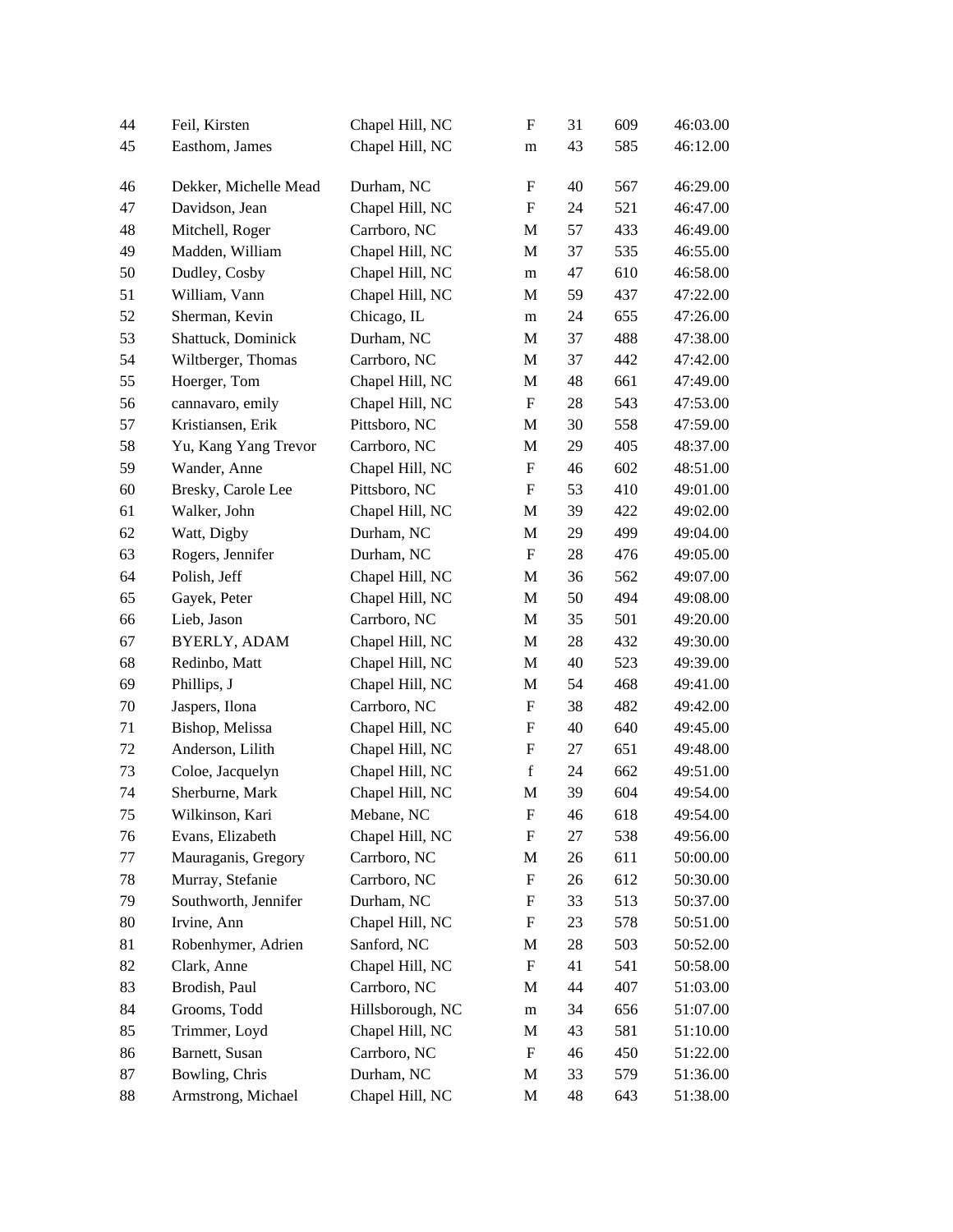| Chapel Hill, NC<br>90<br>Gustafson, Alison<br>493<br>51:52.00<br>F<br>31<br>91<br>Biese, Kevin<br>Chapel Hill, NC<br>601<br>M<br>34<br>52:04.00<br>92<br>Argeles, Guylaine<br>Chapel Hill, NC<br>$\boldsymbol{\mathrm{F}}$<br>508<br>37<br>52:15.00<br>93<br>Osmond, Christopher<br>Chapel Hill, NC<br>444<br>M<br>38<br>52:20.00<br>94<br>Neuman, Michael<br>Carrboro, NC<br>M<br>24<br>455<br>52:25.00<br>Taylor, Ken<br>Chapel Hill, NC<br>95<br>M<br>44<br>530<br>52:26.00<br>Hetherington, Seth<br>Chapel Hill, NC<br>648<br>52:27.00<br>96<br>54<br>m<br>97<br>Gordek, Harper<br>Durham, NC<br>466<br>M<br>30<br>52:28.00<br>Kohrman, Richard<br>Mebane, NC<br>448<br>98<br>M<br>59<br>52:29.00<br>99<br>Soo, Ken<br>Durham, NC<br>49<br>52:30.00<br>M<br>570<br>Jewell, John<br>Durham, NC<br>414<br>52:31.00<br>100<br>M<br>51<br>101<br>Oschwald, Erin<br>Durham, NC<br>$\boldsymbol{\mathrm{F}}$<br>28<br>484<br>52:31.00<br>Singer, Amy<br>Hillsborough, NC<br>404<br>52:34.00<br>102<br>F<br>30<br>White, Janet<br>Chapel Hill, NC<br>103<br>F<br>34<br>645<br>52:36.00<br>104<br><b>BURLINGTON, NC</b><br>559<br>meacham, Mark<br>M<br>40<br>52:37.00<br>Brady, Ann<br>51<br>105<br>Mebane, NC<br>F<br>447<br>52:42.00<br>Pories, Kathleen<br>$\mathbf F$<br>524<br>52:44.00<br>106<br>DURHAM, NC<br>46<br>107<br>Hahm, Esther<br>$\boldsymbol{\mathrm{F}}$<br>31<br>464<br>52:59.00<br>DURHAM, NC<br>Neuman, Katharine<br>Carrboro, NC<br>456<br>108<br>F<br>21<br>53:05.00<br>menzie, carolyn<br>Chapel Hill, NC<br>$\boldsymbol{\mathrm{F}}$<br>489<br>109<br>24<br>53:07.00<br>Gilchrist, Mike<br>Durham, NC<br>110<br>M<br>30<br>552<br>53:09.00<br>Chapel Hill, NC<br>111<br>Youngman, Paul<br>M<br>42<br>548<br>53:16.00<br>Disser, Brooke<br>Carrboro, NC<br>$\boldsymbol{\mathrm{F}}$<br>25<br>112<br>574<br>53:21.00<br>113<br>Singerman, Jeff<br>Chapel Hill, NC<br>485<br>M<br>27<br>53:39.00<br>Lawrence, Kathy<br>Hillsborough, NC<br>$\boldsymbol{\mathrm{F}}$<br>114<br>47<br>625<br>53:44.00<br>Spagnardi, Thomas<br>Durham, NC<br>639<br>115<br>M<br>42<br>53:46.00<br>Moravec, Alexandra<br>Chapel Hill, NC<br>446<br>116<br>F<br>26<br>53:50.00<br>Carrboro, NC<br>$\mathbf F$<br>117<br>Brisson, Elizabeth<br>24<br>454<br>53:50.00<br>Hartwell, Hadley<br>Carrboro, NC<br>F<br>486<br>53:52.00<br>118<br>31<br>Glass-Steel, Christine<br>Carrboro, NC<br>53:58.00<br>F<br>33<br>622<br>119<br>Tinsley, Sonja<br>Hillsborough, NC<br>F<br>29<br>653<br>120<br>54:12.00<br>Fazekas, Kelly<br>Chapel Hill, NC<br>$\mathbf f$<br>22<br>666<br>54:13.00<br>121<br>Carrboro, NC<br>507<br>122<br>Carley, Kathleen<br>F<br>48<br>54:14.00<br>123<br>Isgett, Erin<br>Chapel Hill, NC<br>F<br>423<br>26<br>54:15.00<br>Floyd, Vanessa<br>Chapel Hill, NC<br>510<br>124<br>F<br>28<br>54:29.00<br>Lehmann, Fred<br>Chapel Hill, NC<br>565<br>125<br>M<br>45<br>54:38.00<br>126<br>Hupp, Erin<br>Carrboro, NC<br>$\boldsymbol{\mathrm{F}}$<br>480<br>28<br>54:54.00<br>Welch, Jeff<br>Chapel Hill, NC<br>127<br>M<br>41<br>551<br>54:55.00<br>Chapel Hill, NC<br>401<br>128<br>Larsen, Ken<br>M<br>59<br>54:58.00<br>129<br>Henderson, Craig<br>Gibsonville, NC<br>561<br>M<br>31<br>55:00.00<br>McGlinn, Lisa<br>Chapel Hill, NC<br>492<br>130<br>F<br>38<br>55:02.00<br>131<br>Bloom, Kerry<br>Chapel Hill, NC<br>53<br>537<br>55:13.00<br>M<br>132<br>Seawell, Scottie<br>Carrboro, NC<br>$\boldsymbol{\mathrm{F}}$<br>43<br>634<br>55:15.00<br>Weeks, Cyndy<br>Carrboro, NC<br>133<br>F<br>43<br>635<br>55:17.00<br>Casper, Susan<br>Chapel Hill, NC<br>F<br>490<br>134<br>25<br>55:22.00 | 89 | Scott, Carroll | Chapel Hill, NC | $\boldsymbol{\mathrm{F}}$ | 44 | 473 | 51:46.00 |
|-----------------------------------------------------------------------------------------------------------------------------------------------------------------------------------------------------------------------------------------------------------------------------------------------------------------------------------------------------------------------------------------------------------------------------------------------------------------------------------------------------------------------------------------------------------------------------------------------------------------------------------------------------------------------------------------------------------------------------------------------------------------------------------------------------------------------------------------------------------------------------------------------------------------------------------------------------------------------------------------------------------------------------------------------------------------------------------------------------------------------------------------------------------------------------------------------------------------------------------------------------------------------------------------------------------------------------------------------------------------------------------------------------------------------------------------------------------------------------------------------------------------------------------------------------------------------------------------------------------------------------------------------------------------------------------------------------------------------------------------------------------------------------------------------------------------------------------------------------------------------------------------------------------------------------------------------------------------------------------------------------------------------------------------------------------------------------------------------------------------------------------------------------------------------------------------------------------------------------------------------------------------------------------------------------------------------------------------------------------------------------------------------------------------------------------------------------------------------------------------------------------------------------------------------------------------------------------------------------------------------------------------------------------------------------------------------------------------------------------------------------------------------------------------------------------------------------------------------------------------------------------------------------------------------------------------------------------------------------------------------------------------------------------------------------------------------------------------------------------------------------------------------------------------------------------------------------------------------------------------------------------------------------------------------------------------------------------------------------------------------------------------------------------------------------------------------------------------------------------------------------------------------------------------------------------------------------------------------------------------------|----|----------------|-----------------|---------------------------|----|-----|----------|
|                                                                                                                                                                                                                                                                                                                                                                                                                                                                                                                                                                                                                                                                                                                                                                                                                                                                                                                                                                                                                                                                                                                                                                                                                                                                                                                                                                                                                                                                                                                                                                                                                                                                                                                                                                                                                                                                                                                                                                                                                                                                                                                                                                                                                                                                                                                                                                                                                                                                                                                                                                                                                                                                                                                                                                                                                                                                                                                                                                                                                                                                                                                                                                                                                                                                                                                                                                                                                                                                                                                                                                                                                       |    |                |                 |                           |    |     |          |
|                                                                                                                                                                                                                                                                                                                                                                                                                                                                                                                                                                                                                                                                                                                                                                                                                                                                                                                                                                                                                                                                                                                                                                                                                                                                                                                                                                                                                                                                                                                                                                                                                                                                                                                                                                                                                                                                                                                                                                                                                                                                                                                                                                                                                                                                                                                                                                                                                                                                                                                                                                                                                                                                                                                                                                                                                                                                                                                                                                                                                                                                                                                                                                                                                                                                                                                                                                                                                                                                                                                                                                                                                       |    |                |                 |                           |    |     |          |
|                                                                                                                                                                                                                                                                                                                                                                                                                                                                                                                                                                                                                                                                                                                                                                                                                                                                                                                                                                                                                                                                                                                                                                                                                                                                                                                                                                                                                                                                                                                                                                                                                                                                                                                                                                                                                                                                                                                                                                                                                                                                                                                                                                                                                                                                                                                                                                                                                                                                                                                                                                                                                                                                                                                                                                                                                                                                                                                                                                                                                                                                                                                                                                                                                                                                                                                                                                                                                                                                                                                                                                                                                       |    |                |                 |                           |    |     |          |
|                                                                                                                                                                                                                                                                                                                                                                                                                                                                                                                                                                                                                                                                                                                                                                                                                                                                                                                                                                                                                                                                                                                                                                                                                                                                                                                                                                                                                                                                                                                                                                                                                                                                                                                                                                                                                                                                                                                                                                                                                                                                                                                                                                                                                                                                                                                                                                                                                                                                                                                                                                                                                                                                                                                                                                                                                                                                                                                                                                                                                                                                                                                                                                                                                                                                                                                                                                                                                                                                                                                                                                                                                       |    |                |                 |                           |    |     |          |
|                                                                                                                                                                                                                                                                                                                                                                                                                                                                                                                                                                                                                                                                                                                                                                                                                                                                                                                                                                                                                                                                                                                                                                                                                                                                                                                                                                                                                                                                                                                                                                                                                                                                                                                                                                                                                                                                                                                                                                                                                                                                                                                                                                                                                                                                                                                                                                                                                                                                                                                                                                                                                                                                                                                                                                                                                                                                                                                                                                                                                                                                                                                                                                                                                                                                                                                                                                                                                                                                                                                                                                                                                       |    |                |                 |                           |    |     |          |
|                                                                                                                                                                                                                                                                                                                                                                                                                                                                                                                                                                                                                                                                                                                                                                                                                                                                                                                                                                                                                                                                                                                                                                                                                                                                                                                                                                                                                                                                                                                                                                                                                                                                                                                                                                                                                                                                                                                                                                                                                                                                                                                                                                                                                                                                                                                                                                                                                                                                                                                                                                                                                                                                                                                                                                                                                                                                                                                                                                                                                                                                                                                                                                                                                                                                                                                                                                                                                                                                                                                                                                                                                       |    |                |                 |                           |    |     |          |
|                                                                                                                                                                                                                                                                                                                                                                                                                                                                                                                                                                                                                                                                                                                                                                                                                                                                                                                                                                                                                                                                                                                                                                                                                                                                                                                                                                                                                                                                                                                                                                                                                                                                                                                                                                                                                                                                                                                                                                                                                                                                                                                                                                                                                                                                                                                                                                                                                                                                                                                                                                                                                                                                                                                                                                                                                                                                                                                                                                                                                                                                                                                                                                                                                                                                                                                                                                                                                                                                                                                                                                                                                       |    |                |                 |                           |    |     |          |
|                                                                                                                                                                                                                                                                                                                                                                                                                                                                                                                                                                                                                                                                                                                                                                                                                                                                                                                                                                                                                                                                                                                                                                                                                                                                                                                                                                                                                                                                                                                                                                                                                                                                                                                                                                                                                                                                                                                                                                                                                                                                                                                                                                                                                                                                                                                                                                                                                                                                                                                                                                                                                                                                                                                                                                                                                                                                                                                                                                                                                                                                                                                                                                                                                                                                                                                                                                                                                                                                                                                                                                                                                       |    |                |                 |                           |    |     |          |
|                                                                                                                                                                                                                                                                                                                                                                                                                                                                                                                                                                                                                                                                                                                                                                                                                                                                                                                                                                                                                                                                                                                                                                                                                                                                                                                                                                                                                                                                                                                                                                                                                                                                                                                                                                                                                                                                                                                                                                                                                                                                                                                                                                                                                                                                                                                                                                                                                                                                                                                                                                                                                                                                                                                                                                                                                                                                                                                                                                                                                                                                                                                                                                                                                                                                                                                                                                                                                                                                                                                                                                                                                       |    |                |                 |                           |    |     |          |
|                                                                                                                                                                                                                                                                                                                                                                                                                                                                                                                                                                                                                                                                                                                                                                                                                                                                                                                                                                                                                                                                                                                                                                                                                                                                                                                                                                                                                                                                                                                                                                                                                                                                                                                                                                                                                                                                                                                                                                                                                                                                                                                                                                                                                                                                                                                                                                                                                                                                                                                                                                                                                                                                                                                                                                                                                                                                                                                                                                                                                                                                                                                                                                                                                                                                                                                                                                                                                                                                                                                                                                                                                       |    |                |                 |                           |    |     |          |
|                                                                                                                                                                                                                                                                                                                                                                                                                                                                                                                                                                                                                                                                                                                                                                                                                                                                                                                                                                                                                                                                                                                                                                                                                                                                                                                                                                                                                                                                                                                                                                                                                                                                                                                                                                                                                                                                                                                                                                                                                                                                                                                                                                                                                                                                                                                                                                                                                                                                                                                                                                                                                                                                                                                                                                                                                                                                                                                                                                                                                                                                                                                                                                                                                                                                                                                                                                                                                                                                                                                                                                                                                       |    |                |                 |                           |    |     |          |
|                                                                                                                                                                                                                                                                                                                                                                                                                                                                                                                                                                                                                                                                                                                                                                                                                                                                                                                                                                                                                                                                                                                                                                                                                                                                                                                                                                                                                                                                                                                                                                                                                                                                                                                                                                                                                                                                                                                                                                                                                                                                                                                                                                                                                                                                                                                                                                                                                                                                                                                                                                                                                                                                                                                                                                                                                                                                                                                                                                                                                                                                                                                                                                                                                                                                                                                                                                                                                                                                                                                                                                                                                       |    |                |                 |                           |    |     |          |
|                                                                                                                                                                                                                                                                                                                                                                                                                                                                                                                                                                                                                                                                                                                                                                                                                                                                                                                                                                                                                                                                                                                                                                                                                                                                                                                                                                                                                                                                                                                                                                                                                                                                                                                                                                                                                                                                                                                                                                                                                                                                                                                                                                                                                                                                                                                                                                                                                                                                                                                                                                                                                                                                                                                                                                                                                                                                                                                                                                                                                                                                                                                                                                                                                                                                                                                                                                                                                                                                                                                                                                                                                       |    |                |                 |                           |    |     |          |
|                                                                                                                                                                                                                                                                                                                                                                                                                                                                                                                                                                                                                                                                                                                                                                                                                                                                                                                                                                                                                                                                                                                                                                                                                                                                                                                                                                                                                                                                                                                                                                                                                                                                                                                                                                                                                                                                                                                                                                                                                                                                                                                                                                                                                                                                                                                                                                                                                                                                                                                                                                                                                                                                                                                                                                                                                                                                                                                                                                                                                                                                                                                                                                                                                                                                                                                                                                                                                                                                                                                                                                                                                       |    |                |                 |                           |    |     |          |
|                                                                                                                                                                                                                                                                                                                                                                                                                                                                                                                                                                                                                                                                                                                                                                                                                                                                                                                                                                                                                                                                                                                                                                                                                                                                                                                                                                                                                                                                                                                                                                                                                                                                                                                                                                                                                                                                                                                                                                                                                                                                                                                                                                                                                                                                                                                                                                                                                                                                                                                                                                                                                                                                                                                                                                                                                                                                                                                                                                                                                                                                                                                                                                                                                                                                                                                                                                                                                                                                                                                                                                                                                       |    |                |                 |                           |    |     |          |
|                                                                                                                                                                                                                                                                                                                                                                                                                                                                                                                                                                                                                                                                                                                                                                                                                                                                                                                                                                                                                                                                                                                                                                                                                                                                                                                                                                                                                                                                                                                                                                                                                                                                                                                                                                                                                                                                                                                                                                                                                                                                                                                                                                                                                                                                                                                                                                                                                                                                                                                                                                                                                                                                                                                                                                                                                                                                                                                                                                                                                                                                                                                                                                                                                                                                                                                                                                                                                                                                                                                                                                                                                       |    |                |                 |                           |    |     |          |
|                                                                                                                                                                                                                                                                                                                                                                                                                                                                                                                                                                                                                                                                                                                                                                                                                                                                                                                                                                                                                                                                                                                                                                                                                                                                                                                                                                                                                                                                                                                                                                                                                                                                                                                                                                                                                                                                                                                                                                                                                                                                                                                                                                                                                                                                                                                                                                                                                                                                                                                                                                                                                                                                                                                                                                                                                                                                                                                                                                                                                                                                                                                                                                                                                                                                                                                                                                                                                                                                                                                                                                                                                       |    |                |                 |                           |    |     |          |
|                                                                                                                                                                                                                                                                                                                                                                                                                                                                                                                                                                                                                                                                                                                                                                                                                                                                                                                                                                                                                                                                                                                                                                                                                                                                                                                                                                                                                                                                                                                                                                                                                                                                                                                                                                                                                                                                                                                                                                                                                                                                                                                                                                                                                                                                                                                                                                                                                                                                                                                                                                                                                                                                                                                                                                                                                                                                                                                                                                                                                                                                                                                                                                                                                                                                                                                                                                                                                                                                                                                                                                                                                       |    |                |                 |                           |    |     |          |
|                                                                                                                                                                                                                                                                                                                                                                                                                                                                                                                                                                                                                                                                                                                                                                                                                                                                                                                                                                                                                                                                                                                                                                                                                                                                                                                                                                                                                                                                                                                                                                                                                                                                                                                                                                                                                                                                                                                                                                                                                                                                                                                                                                                                                                                                                                                                                                                                                                                                                                                                                                                                                                                                                                                                                                                                                                                                                                                                                                                                                                                                                                                                                                                                                                                                                                                                                                                                                                                                                                                                                                                                                       |    |                |                 |                           |    |     |          |
|                                                                                                                                                                                                                                                                                                                                                                                                                                                                                                                                                                                                                                                                                                                                                                                                                                                                                                                                                                                                                                                                                                                                                                                                                                                                                                                                                                                                                                                                                                                                                                                                                                                                                                                                                                                                                                                                                                                                                                                                                                                                                                                                                                                                                                                                                                                                                                                                                                                                                                                                                                                                                                                                                                                                                                                                                                                                                                                                                                                                                                                                                                                                                                                                                                                                                                                                                                                                                                                                                                                                                                                                                       |    |                |                 |                           |    |     |          |
|                                                                                                                                                                                                                                                                                                                                                                                                                                                                                                                                                                                                                                                                                                                                                                                                                                                                                                                                                                                                                                                                                                                                                                                                                                                                                                                                                                                                                                                                                                                                                                                                                                                                                                                                                                                                                                                                                                                                                                                                                                                                                                                                                                                                                                                                                                                                                                                                                                                                                                                                                                                                                                                                                                                                                                                                                                                                                                                                                                                                                                                                                                                                                                                                                                                                                                                                                                                                                                                                                                                                                                                                                       |    |                |                 |                           |    |     |          |
|                                                                                                                                                                                                                                                                                                                                                                                                                                                                                                                                                                                                                                                                                                                                                                                                                                                                                                                                                                                                                                                                                                                                                                                                                                                                                                                                                                                                                                                                                                                                                                                                                                                                                                                                                                                                                                                                                                                                                                                                                                                                                                                                                                                                                                                                                                                                                                                                                                                                                                                                                                                                                                                                                                                                                                                                                                                                                                                                                                                                                                                                                                                                                                                                                                                                                                                                                                                                                                                                                                                                                                                                                       |    |                |                 |                           |    |     |          |
|                                                                                                                                                                                                                                                                                                                                                                                                                                                                                                                                                                                                                                                                                                                                                                                                                                                                                                                                                                                                                                                                                                                                                                                                                                                                                                                                                                                                                                                                                                                                                                                                                                                                                                                                                                                                                                                                                                                                                                                                                                                                                                                                                                                                                                                                                                                                                                                                                                                                                                                                                                                                                                                                                                                                                                                                                                                                                                                                                                                                                                                                                                                                                                                                                                                                                                                                                                                                                                                                                                                                                                                                                       |    |                |                 |                           |    |     |          |
|                                                                                                                                                                                                                                                                                                                                                                                                                                                                                                                                                                                                                                                                                                                                                                                                                                                                                                                                                                                                                                                                                                                                                                                                                                                                                                                                                                                                                                                                                                                                                                                                                                                                                                                                                                                                                                                                                                                                                                                                                                                                                                                                                                                                                                                                                                                                                                                                                                                                                                                                                                                                                                                                                                                                                                                                                                                                                                                                                                                                                                                                                                                                                                                                                                                                                                                                                                                                                                                                                                                                                                                                                       |    |                |                 |                           |    |     |          |
|                                                                                                                                                                                                                                                                                                                                                                                                                                                                                                                                                                                                                                                                                                                                                                                                                                                                                                                                                                                                                                                                                                                                                                                                                                                                                                                                                                                                                                                                                                                                                                                                                                                                                                                                                                                                                                                                                                                                                                                                                                                                                                                                                                                                                                                                                                                                                                                                                                                                                                                                                                                                                                                                                                                                                                                                                                                                                                                                                                                                                                                                                                                                                                                                                                                                                                                                                                                                                                                                                                                                                                                                                       |    |                |                 |                           |    |     |          |
|                                                                                                                                                                                                                                                                                                                                                                                                                                                                                                                                                                                                                                                                                                                                                                                                                                                                                                                                                                                                                                                                                                                                                                                                                                                                                                                                                                                                                                                                                                                                                                                                                                                                                                                                                                                                                                                                                                                                                                                                                                                                                                                                                                                                                                                                                                                                                                                                                                                                                                                                                                                                                                                                                                                                                                                                                                                                                                                                                                                                                                                                                                                                                                                                                                                                                                                                                                                                                                                                                                                                                                                                                       |    |                |                 |                           |    |     |          |
|                                                                                                                                                                                                                                                                                                                                                                                                                                                                                                                                                                                                                                                                                                                                                                                                                                                                                                                                                                                                                                                                                                                                                                                                                                                                                                                                                                                                                                                                                                                                                                                                                                                                                                                                                                                                                                                                                                                                                                                                                                                                                                                                                                                                                                                                                                                                                                                                                                                                                                                                                                                                                                                                                                                                                                                                                                                                                                                                                                                                                                                                                                                                                                                                                                                                                                                                                                                                                                                                                                                                                                                                                       |    |                |                 |                           |    |     |          |
|                                                                                                                                                                                                                                                                                                                                                                                                                                                                                                                                                                                                                                                                                                                                                                                                                                                                                                                                                                                                                                                                                                                                                                                                                                                                                                                                                                                                                                                                                                                                                                                                                                                                                                                                                                                                                                                                                                                                                                                                                                                                                                                                                                                                                                                                                                                                                                                                                                                                                                                                                                                                                                                                                                                                                                                                                                                                                                                                                                                                                                                                                                                                                                                                                                                                                                                                                                                                                                                                                                                                                                                                                       |    |                |                 |                           |    |     |          |
|                                                                                                                                                                                                                                                                                                                                                                                                                                                                                                                                                                                                                                                                                                                                                                                                                                                                                                                                                                                                                                                                                                                                                                                                                                                                                                                                                                                                                                                                                                                                                                                                                                                                                                                                                                                                                                                                                                                                                                                                                                                                                                                                                                                                                                                                                                                                                                                                                                                                                                                                                                                                                                                                                                                                                                                                                                                                                                                                                                                                                                                                                                                                                                                                                                                                                                                                                                                                                                                                                                                                                                                                                       |    |                |                 |                           |    |     |          |
|                                                                                                                                                                                                                                                                                                                                                                                                                                                                                                                                                                                                                                                                                                                                                                                                                                                                                                                                                                                                                                                                                                                                                                                                                                                                                                                                                                                                                                                                                                                                                                                                                                                                                                                                                                                                                                                                                                                                                                                                                                                                                                                                                                                                                                                                                                                                                                                                                                                                                                                                                                                                                                                                                                                                                                                                                                                                                                                                                                                                                                                                                                                                                                                                                                                                                                                                                                                                                                                                                                                                                                                                                       |    |                |                 |                           |    |     |          |
|                                                                                                                                                                                                                                                                                                                                                                                                                                                                                                                                                                                                                                                                                                                                                                                                                                                                                                                                                                                                                                                                                                                                                                                                                                                                                                                                                                                                                                                                                                                                                                                                                                                                                                                                                                                                                                                                                                                                                                                                                                                                                                                                                                                                                                                                                                                                                                                                                                                                                                                                                                                                                                                                                                                                                                                                                                                                                                                                                                                                                                                                                                                                                                                                                                                                                                                                                                                                                                                                                                                                                                                                                       |    |                |                 |                           |    |     |          |
|                                                                                                                                                                                                                                                                                                                                                                                                                                                                                                                                                                                                                                                                                                                                                                                                                                                                                                                                                                                                                                                                                                                                                                                                                                                                                                                                                                                                                                                                                                                                                                                                                                                                                                                                                                                                                                                                                                                                                                                                                                                                                                                                                                                                                                                                                                                                                                                                                                                                                                                                                                                                                                                                                                                                                                                                                                                                                                                                                                                                                                                                                                                                                                                                                                                                                                                                                                                                                                                                                                                                                                                                                       |    |                |                 |                           |    |     |          |
|                                                                                                                                                                                                                                                                                                                                                                                                                                                                                                                                                                                                                                                                                                                                                                                                                                                                                                                                                                                                                                                                                                                                                                                                                                                                                                                                                                                                                                                                                                                                                                                                                                                                                                                                                                                                                                                                                                                                                                                                                                                                                                                                                                                                                                                                                                                                                                                                                                                                                                                                                                                                                                                                                                                                                                                                                                                                                                                                                                                                                                                                                                                                                                                                                                                                                                                                                                                                                                                                                                                                                                                                                       |    |                |                 |                           |    |     |          |
|                                                                                                                                                                                                                                                                                                                                                                                                                                                                                                                                                                                                                                                                                                                                                                                                                                                                                                                                                                                                                                                                                                                                                                                                                                                                                                                                                                                                                                                                                                                                                                                                                                                                                                                                                                                                                                                                                                                                                                                                                                                                                                                                                                                                                                                                                                                                                                                                                                                                                                                                                                                                                                                                                                                                                                                                                                                                                                                                                                                                                                                                                                                                                                                                                                                                                                                                                                                                                                                                                                                                                                                                                       |    |                |                 |                           |    |     |          |
|                                                                                                                                                                                                                                                                                                                                                                                                                                                                                                                                                                                                                                                                                                                                                                                                                                                                                                                                                                                                                                                                                                                                                                                                                                                                                                                                                                                                                                                                                                                                                                                                                                                                                                                                                                                                                                                                                                                                                                                                                                                                                                                                                                                                                                                                                                                                                                                                                                                                                                                                                                                                                                                                                                                                                                                                                                                                                                                                                                                                                                                                                                                                                                                                                                                                                                                                                                                                                                                                                                                                                                                                                       |    |                |                 |                           |    |     |          |
|                                                                                                                                                                                                                                                                                                                                                                                                                                                                                                                                                                                                                                                                                                                                                                                                                                                                                                                                                                                                                                                                                                                                                                                                                                                                                                                                                                                                                                                                                                                                                                                                                                                                                                                                                                                                                                                                                                                                                                                                                                                                                                                                                                                                                                                                                                                                                                                                                                                                                                                                                                                                                                                                                                                                                                                                                                                                                                                                                                                                                                                                                                                                                                                                                                                                                                                                                                                                                                                                                                                                                                                                                       |    |                |                 |                           |    |     |          |
|                                                                                                                                                                                                                                                                                                                                                                                                                                                                                                                                                                                                                                                                                                                                                                                                                                                                                                                                                                                                                                                                                                                                                                                                                                                                                                                                                                                                                                                                                                                                                                                                                                                                                                                                                                                                                                                                                                                                                                                                                                                                                                                                                                                                                                                                                                                                                                                                                                                                                                                                                                                                                                                                                                                                                                                                                                                                                                                                                                                                                                                                                                                                                                                                                                                                                                                                                                                                                                                                                                                                                                                                                       |    |                |                 |                           |    |     |          |
|                                                                                                                                                                                                                                                                                                                                                                                                                                                                                                                                                                                                                                                                                                                                                                                                                                                                                                                                                                                                                                                                                                                                                                                                                                                                                                                                                                                                                                                                                                                                                                                                                                                                                                                                                                                                                                                                                                                                                                                                                                                                                                                                                                                                                                                                                                                                                                                                                                                                                                                                                                                                                                                                                                                                                                                                                                                                                                                                                                                                                                                                                                                                                                                                                                                                                                                                                                                                                                                                                                                                                                                                                       |    |                |                 |                           |    |     |          |
|                                                                                                                                                                                                                                                                                                                                                                                                                                                                                                                                                                                                                                                                                                                                                                                                                                                                                                                                                                                                                                                                                                                                                                                                                                                                                                                                                                                                                                                                                                                                                                                                                                                                                                                                                                                                                                                                                                                                                                                                                                                                                                                                                                                                                                                                                                                                                                                                                                                                                                                                                                                                                                                                                                                                                                                                                                                                                                                                                                                                                                                                                                                                                                                                                                                                                                                                                                                                                                                                                                                                                                                                                       |    |                |                 |                           |    |     |          |
|                                                                                                                                                                                                                                                                                                                                                                                                                                                                                                                                                                                                                                                                                                                                                                                                                                                                                                                                                                                                                                                                                                                                                                                                                                                                                                                                                                                                                                                                                                                                                                                                                                                                                                                                                                                                                                                                                                                                                                                                                                                                                                                                                                                                                                                                                                                                                                                                                                                                                                                                                                                                                                                                                                                                                                                                                                                                                                                                                                                                                                                                                                                                                                                                                                                                                                                                                                                                                                                                                                                                                                                                                       |    |                |                 |                           |    |     |          |
|                                                                                                                                                                                                                                                                                                                                                                                                                                                                                                                                                                                                                                                                                                                                                                                                                                                                                                                                                                                                                                                                                                                                                                                                                                                                                                                                                                                                                                                                                                                                                                                                                                                                                                                                                                                                                                                                                                                                                                                                                                                                                                                                                                                                                                                                                                                                                                                                                                                                                                                                                                                                                                                                                                                                                                                                                                                                                                                                                                                                                                                                                                                                                                                                                                                                                                                                                                                                                                                                                                                                                                                                                       |    |                |                 |                           |    |     |          |
|                                                                                                                                                                                                                                                                                                                                                                                                                                                                                                                                                                                                                                                                                                                                                                                                                                                                                                                                                                                                                                                                                                                                                                                                                                                                                                                                                                                                                                                                                                                                                                                                                                                                                                                                                                                                                                                                                                                                                                                                                                                                                                                                                                                                                                                                                                                                                                                                                                                                                                                                                                                                                                                                                                                                                                                                                                                                                                                                                                                                                                                                                                                                                                                                                                                                                                                                                                                                                                                                                                                                                                                                                       |    |                |                 |                           |    |     |          |
|                                                                                                                                                                                                                                                                                                                                                                                                                                                                                                                                                                                                                                                                                                                                                                                                                                                                                                                                                                                                                                                                                                                                                                                                                                                                                                                                                                                                                                                                                                                                                                                                                                                                                                                                                                                                                                                                                                                                                                                                                                                                                                                                                                                                                                                                                                                                                                                                                                                                                                                                                                                                                                                                                                                                                                                                                                                                                                                                                                                                                                                                                                                                                                                                                                                                                                                                                                                                                                                                                                                                                                                                                       |    |                |                 |                           |    |     |          |
|                                                                                                                                                                                                                                                                                                                                                                                                                                                                                                                                                                                                                                                                                                                                                                                                                                                                                                                                                                                                                                                                                                                                                                                                                                                                                                                                                                                                                                                                                                                                                                                                                                                                                                                                                                                                                                                                                                                                                                                                                                                                                                                                                                                                                                                                                                                                                                                                                                                                                                                                                                                                                                                                                                                                                                                                                                                                                                                                                                                                                                                                                                                                                                                                                                                                                                                                                                                                                                                                                                                                                                                                                       |    |                |                 |                           |    |     |          |
|                                                                                                                                                                                                                                                                                                                                                                                                                                                                                                                                                                                                                                                                                                                                                                                                                                                                                                                                                                                                                                                                                                                                                                                                                                                                                                                                                                                                                                                                                                                                                                                                                                                                                                                                                                                                                                                                                                                                                                                                                                                                                                                                                                                                                                                                                                                                                                                                                                                                                                                                                                                                                                                                                                                                                                                                                                                                                                                                                                                                                                                                                                                                                                                                                                                                                                                                                                                                                                                                                                                                                                                                                       |    |                |                 |                           |    |     |          |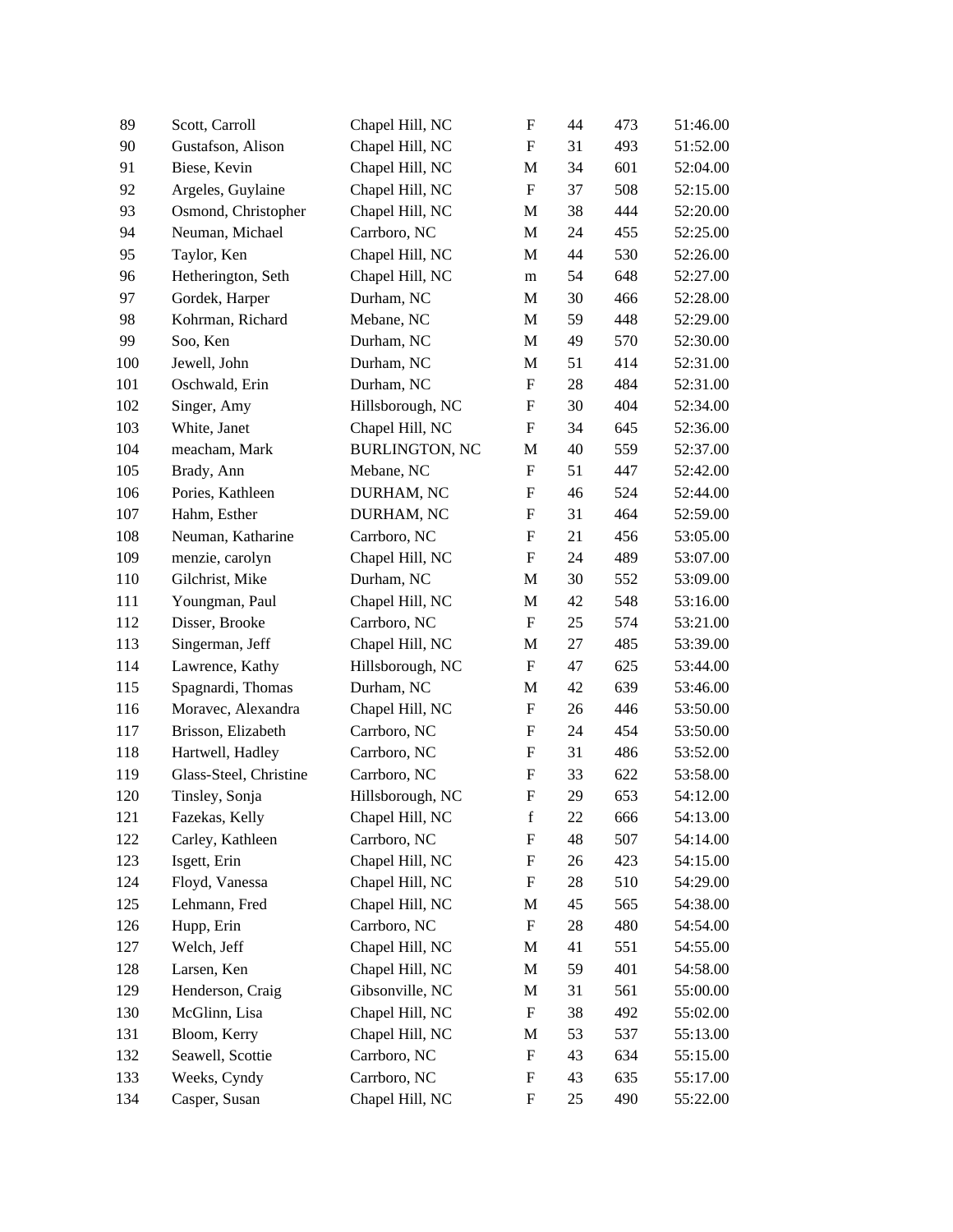| 135 | Mikl, Jolynn          | Chapel Hill, NC  | $\boldsymbol{\mathrm{F}}$ | 25 | 472 | 55:24.00 |
|-----|-----------------------|------------------|---------------------------|----|-----|----------|
| 136 | Craney, Richard       | Rougemont, NC    | M                         | 43 | 638 | 55:25.00 |
| 137 | Harris, Kimberley     | Chapel Hill, NC  | $\boldsymbol{\mathrm{F}}$ | 23 | 520 | 55:31.00 |
| 138 | Justice, Adam         | Durham, NC       | M                         | 28 | 576 | 55:32.00 |
| 139 | Gillaspy, Thomas      | Raleigh, NC      | M                         | 42 | 511 | 55:43.00 |
| 140 | Surh, Jerry           | Carrboro, NC     | M                         | 68 | 418 | 55:45.00 |
| 141 | Mouw, Mary            | Chapel Hill, NC  | $\boldsymbol{\mathrm{F}}$ | 39 | 587 | 55:55.00 |
| 142 | Torres, Ariel         | Carrboro, NC     | M                         | 30 | 600 | 55:59.00 |
| 143 | Barry, Bill           | Chapel Hill, NC  | M                         | 33 | 564 | 56:01.00 |
| 144 | Stevens, William      | Chapel Hill, NC  | M                         | 32 | 563 | 56:15.00 |
| 145 | Trimmer, Susan        | Chapel Hill, NC  | F                         | 43 | 582 | 56:19.00 |
| 146 | Armstrong, Jennifer   | Chapel Hill, NC  | $\mathbf F$               | 46 | 644 | 56:22.00 |
| 147 | Steiner, Lucy         | Chapel Hill, NC  | $\boldsymbol{\mathrm{F}}$ | 41 | 540 | 56:24.00 |
| 148 | Powell-Craney, Angela | Rougemont, NC    | $\mathbf f$               | 50 | 637 | 56:27.00 |
| 149 | Moore, Annalee        | Cary, NC         | $\boldsymbol{\mathrm{F}}$ | 30 | 427 | 56:35.00 |
| 150 | Pederson, Craig       | Cary, NC         | M                         | 26 | 426 | 56:36.00 |
| 151 | Van Ark, Gwen         | Chapel Hill, NC  | $\boldsymbol{\mathrm{F}}$ | 43 | 441 | 56:37.00 |
| 152 | Clossick, Tina        | Chapel Hill, NC  | $\mathbf F$               | 36 | 491 | 56:41.00 |
| 153 | Margolis, Ben         | Carrboro, NC     | m                         | 33 | 402 | 56:43.00 |
| 154 | Kleinhammes, Alfred   | Chapel Hill, NC  | M                         | 56 | 664 | 56:45.00 |
| 155 | Archer, Isabella      | Chapel Hill, NC  | F                         | 18 | 583 | 56:47.00 |
| 156 | Kim, Dana             | Chapel Hill, NC  | F                         | 40 | 429 | 56:51.00 |
| 157 | Phillips, Chad        | Chapel Hill, NC  | M                         | 28 | 584 | 56:56.00 |
| 158 | Johnson, Ron          | Durham, NC       | M                         | 50 | 533 | 57:06.00 |
| 159 | Lipson, Garry         | Pittsboro, NC    | M                         | 58 | 627 | 57:08.00 |
| 160 | Johnston, David       | Chapel Hill, NC  | M                         | 39 | 624 | 57:13.00 |
| 161 | Matthews, Tammy       | Chapel Hill, NC  | F                         | 37 | 663 | 57:17.00 |
| 162 | Atchison, Gregory     | Chapel Hill, NC  | M                         | 51 | 542 | 57:22.00 |
| 163 | Ford, Amy             | DURHAM, NC       | $\boldsymbol{\mathrm{F}}$ | 35 | 477 | 57:24.00 |
| 164 | Ford, Mark            | DURHAM, NC       | M                         | 37 | 478 | 57:24.00 |
| 165 | Moses, Kitty          | Durham, NC       | F                         | 52 | 569 | 57:33.00 |
| 166 | Dillon, Shelley       | Carrboro, NC     | ${\bf F}$                 | 47 | 536 | 57:42.00 |
| 167 | Dillon, Ben           | Raleigh, NC      | $\mathbf M$               | 57 | 515 | 57:52.00 |
| 168 | Smith, Samantha       | Chapel Hill, NC  | F                         | 19 | 589 | 57:54.00 |
| 169 | Carson, Jennifer      | Hillsborough, NC | $\mathbf F$               | 33 | 575 | 57:58.00 |
| 170 | Glassbrook, Sally     | Chapel Hill, NC  | F                         | 49 | 458 | 58:16.00 |
| 171 | Burke, Julie          | Durham, NC       | F                         | 27 | 628 | 58:21.00 |
| 172 | Franz, Lauren         | Durham, NC       | $\boldsymbol{\mathrm{F}}$ | 29 | 500 | 58:26.00 |
| 173 | Johnson, Doug         | Greensboro, NC   | m                         | 46 | 658 | 58:41.00 |
| 174 | Link, Tracy           | Carrboro, NC     | F                         | 38 | 517 | 58:43.00 |
| 175 | Bouthillette, Amy     | Chapel Hill, NC  | F                         | 30 | 502 | 58:51.00 |
| 176 | Boone, Joan           | Efland, NC       | F                         | 54 | 465 | 59:03.00 |
| 177 | Whitmore, Sarah       | Chapel Hill, NC  | F                         | 61 | 529 | 59:08.00 |
| 178 | Spagnardi, William    | Durham, NC       | M                         | 34 | 642 | 59:33.00 |
| 179 | Virag, Jessie         | Durham, NC       | $\boldsymbol{\mathrm{F}}$ | 28 | 527 | 59:36.00 |
| 180 | Virag, Scott          | Durham, NC       | M                         | 32 | 526 | 59:37.00 |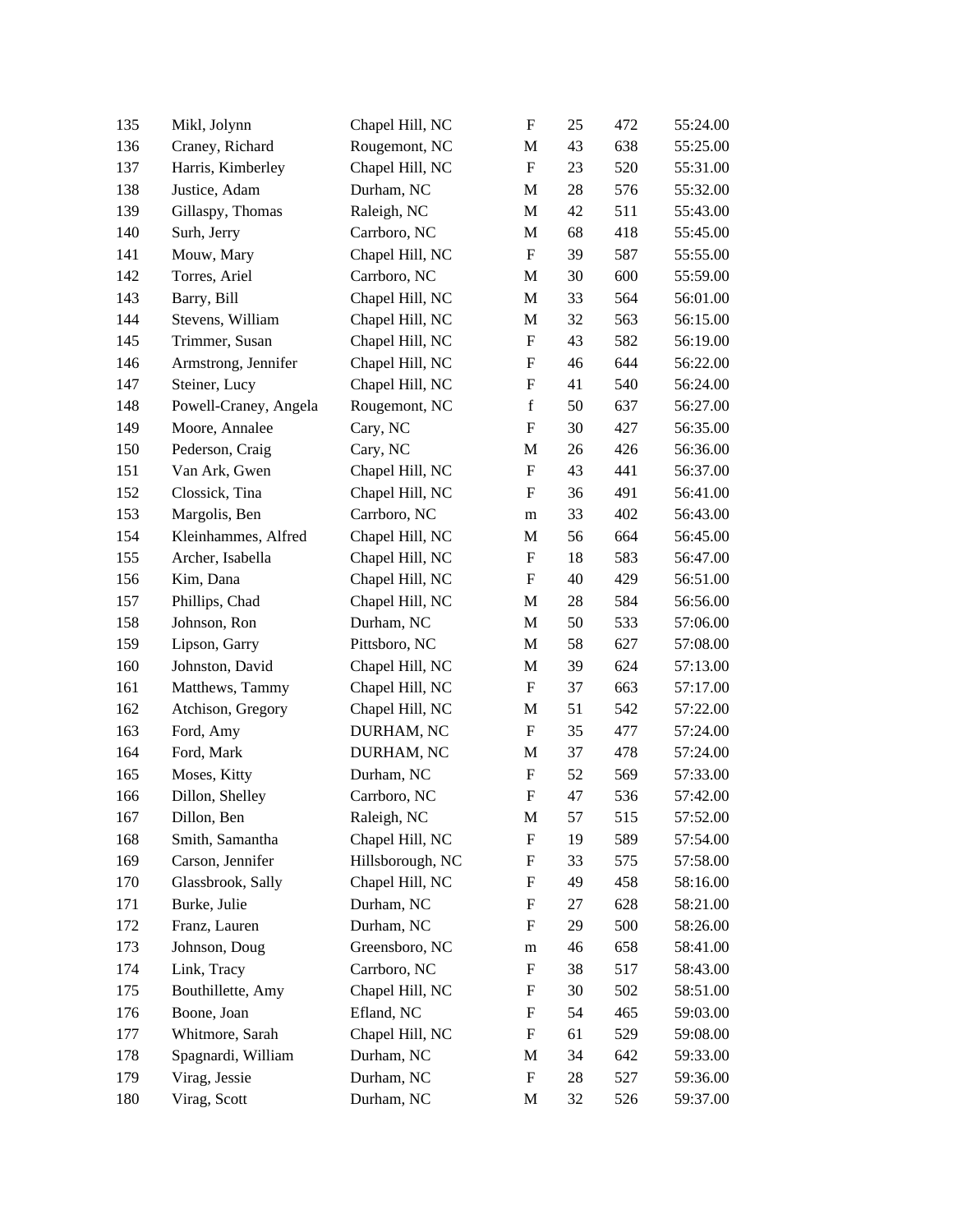| 181 | Horton, Julie             | Chapel Hill, NC  | $\boldsymbol{\mathrm{F}}$ | 51 | 474 | 59:59.00   |
|-----|---------------------------|------------------|---------------------------|----|-----|------------|
| 182 | Harris, Shannon           | Carrboro, NC     | $\boldsymbol{\mathrm{F}}$ | 33 | 461 | 1:00:01.00 |
| 183 | Gillin, Kelly             | Chapel Hill, NC  | $\boldsymbol{\mathrm{F}}$ | 25 | 467 | 1:00:01.00 |
| 184 | SHECTMAN, kathryn         | Carrboro, NC     | $\boldsymbol{\mathrm{F}}$ | 34 | 453 | 1:00:03.00 |
| 185 | Tullo, John               | Chapel Hill, NC  | M                         | 49 | 547 | 1:00:08.00 |
| 186 | Jackson, Amelia           | Carrboro, NC     | $\boldsymbol{\mathrm{F}}$ | 37 | 545 | 1:00:18.00 |
| 187 | Towe, Elizabeth           | Carrboro, NC     | $\boldsymbol{\mathrm{F}}$ | 41 | 554 | 1:00:20.00 |
| 188 | Beatty, Brian             | Carrboro, NC     | M                         | 44 | 555 | 1:00:21.00 |
| 189 | Engle, Bryan              | Chapel Hill, NC  | M                         | 35 | 556 | 1:00:24.00 |
| 190 | Donnelly, Laura-gayle     | DURHAM, NC       | $\boldsymbol{\mathrm{F}}$ | 37 | 525 | 1:00:25.00 |
| 191 | Richard, Rebecca          | Chapel Hill, NC  | F                         | 32 | 481 | 1:00:35.00 |
| 192 | Pontaoe, Eileen           | Chapel Hill, NC  | $\boldsymbol{\mathrm{F}}$ | 38 | 560 | 1:00:37.00 |
| 193 | Morris, Julie             | Chapel Hill, NC  | $\boldsymbol{\mathrm{F}}$ | 50 | 516 | 1:00:37.00 |
| 194 | Spagnardi, Joseph         | DURHAM, NC       | M                         | 43 | 647 | 1:01:05.00 |
| 195 | Evans, Benjamin           | Chapel Hill, NC  | M                         | 26 | 539 | 1:01:11.00 |
| 196 | Bergendahl, Stacy         | Durham, NC       | $\boldsymbol{\mathrm{F}}$ | 32 | 479 | 1:01:20.00 |
| 197 | McDonough, Patrick        | Carrboro, NC     | M                         | 32 | 436 | 1:01:31.00 |
| 198 | Halchak, Jessica          | Durham, NC       | $\boldsymbol{\mathrm{F}}$ | 26 | 463 | 1:01:38.00 |
| 199 | Monroe, Settle            | Chapel Hill, NC  | $\boldsymbol{\mathrm{F}}$ | 25 | 605 | 1:01:42.00 |
| 200 | Monroe, Jeff              | Chapel Hill, NC  | M                         | 26 | 606 | 1:01:43.00 |
| 201 | Novak, Julie              | Chapel Hill, NC  | $\boldsymbol{\mathrm{F}}$ | 34 | 591 | 1:01:48.00 |
| 202 | O'Hare-Griffith, Kimberly | Chapel Hill, NC  | F                         | 42 | 532 | 1:02:06.00 |
| 203 | Wolf, Susan               | Carrboro, NC     | $\boldsymbol{\mathrm{F}}$ | 38 | 408 | 1:02:27.00 |
| 204 | Stephenson, Ann           | Carrboro, NC     | $\boldsymbol{\mathrm{F}}$ | 35 | 598 | 1:02:32.00 |
| 205 | O'Loughlin, Kathleen      | Chapel Hill, NC  | $\boldsymbol{\mathrm{F}}$ | 47 | 497 | 1:02:32.00 |
| 206 | van Heusden, Catja        | Chapel Hill, NC  | $\boldsymbol{\mathrm{F}}$ | 36 | 470 | 1:02:35.00 |
| 207 | Goss, Karen               | Chapel Hill, NC  | $\boldsymbol{\mathrm{F}}$ | 43 | 519 | 1:02:54.00 |
| 208 | Rigsbee, Carol            | Chapel Hill, NC  | $\boldsymbol{\mathrm{F}}$ | 48 | 504 | 1:02:59.00 |
| 209 | Gillaspy, Kathi           | Raleigh, NC      | $\boldsymbol{\mathrm{F}}$ | 42 | 512 | 1:03:56.00 |
| 210 | Wertley-Rotenberry, Julia | Chapel Hill, NC  | F                         | 36 | 571 | 1:04:43.00 |
| 211 | Welborn, Lisa             | Durham, NC       | F                         | 42 | 409 | 1:05:39.00 |
| 212 | Margolin, Nancy           | Carrboro, NC     | F                         | 54 | 531 | 1:05:52.00 |
| 213 | Svitex, Magali            | Durham, NC       | F                         | 37 | 522 | 1:06:00.00 |
| 214 | Phillips, Linda           | Chapel Hill, NC  | $\boldsymbol{\mathrm{F}}$ | 52 | 469 | 1:06:01.00 |
| 215 | Molnar, Shelley           | Cary, NC         | $\boldsymbol{\mathrm{F}}$ | 33 | 528 | 1:06:31.00 |
| 216 | Gilleskie, Donna          | Chapel Hill, NC  | F                         | 40 | 498 | 1:06:35.00 |
| 217 | Powers, Bill              | Chapel Hill, NC  | M                         | 73 | 641 | 1:07:16.00 |
| 218 | Droszcz, Michele          | Hillsborough, NC | $\boldsymbol{\mathrm{F}}$ | 38 | 417 | 1:07:29.00 |
| 219 | Belanger, Amanda          | Chapel Hill, NC  | F                         | 32 | 615 | 1:07:42.00 |
| 220 | Bingham, Winter           | Unknown, NA      | F                         | 27 | 616 | 1:07:43.00 |
| 221 | Liston, Cynthia           | Chapel Hill, NC  | F                         | 39 | 546 | 1:08:12.00 |
| 222 | Lawrence, Susan           | Chapel Hill, NC  | $\boldsymbol{\mathrm{F}}$ | 46 | 471 | 1:08:23.00 |
| 223 | Bawden, Robin             | Chapel Hill, NC  | F                         | 45 | 603 | 1:08:24.00 |
| 224 | Williams, Heidi           | Durham, NC       | F                         | 38 | 566 | 1:09:21.00 |